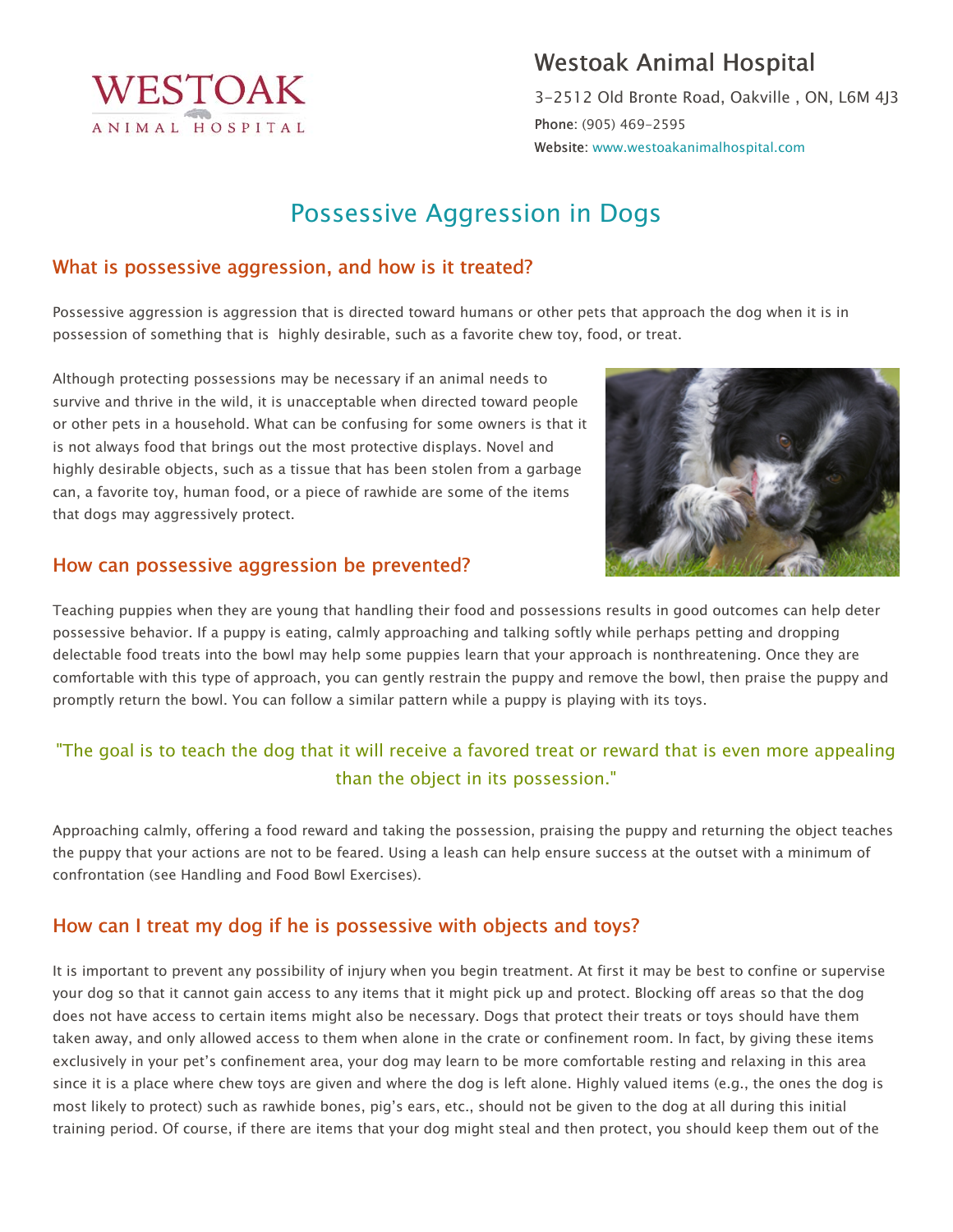dog's reach by using sealed containers, or keeping them behind closed doors or high enough that the dog cannot reach. To prevent stealing and to teach leave, you should keep your dog supervised with a long leash attached to a head collar so that your dog can be prevented from wandering off, and immediately interrupted if it attempts to raid a garbage can or pick up inappropriate objects (see Stealing and Stay Away and Teaching Give and Drop). Booby traps (Snappy Trainers™, motion detectors, unpleasant tastes) can also be used to teach your dog to stay away from selected objects and areas (see Using Punishment Effectively, Why Punishment should be Avoided and Behavior Management Products). Dogs that protect their food can be given a less palatable diet, and fed in a separate room away from family members.

Although prevention can help to ensure safety, if you are to correct the problem, you will need to teach your dog to accept approaches and give up objects on command. The goal is to teach the dog that it will receive a favored treat or reward that is even more appealing than the object in its possession (see Handling and Food Bowl Exercises and Teaching Give and Drop). However, you must first have good control and a well-trained dog. If your dog will not sit and stay, come, or allow approach when it has no object in its possession, then there is little chance of correcting a possessive problem.

If the dog already has the item, he will need to have been taught a "give" or "drop it" command that tells him to give up the object for a reward. However, this needs to be part of a training program where your dog is taught to drop objects of low value and reinforced with rewards of much higher value. Even if your pet learns to drop on cue, this does nothing to prevent stealing. It might also be possible to train your dog to "leave" items and not pick them up again if you can effectively supervise (see Teaching Give and Drop and Stealing and Stay Away).

#### Usually my dog knows "drop it" or "leave it"; however, for some really valuable items, he just won't comply. What can I do to get him to comply?

For some dogs, a diversion with something else they really want to do will result in them leaving an object. This may be a walk, a ride in the car, ringing the doorbell, etc. If you offer the dog an alternative activity, you must follow through, even if it is short. In some situations, this may not work or be appropriate.

## "Only the adult who has the most control over the dog—never children—should attempt this exercise."

For example, you may need to trade for stolen items of value or for those that are dangerous to the pet; these items need to be retrieved quickly before they are damaged or the pet is injured. Only the adult that has the most control over the dog, never children, should attempt this exercise.